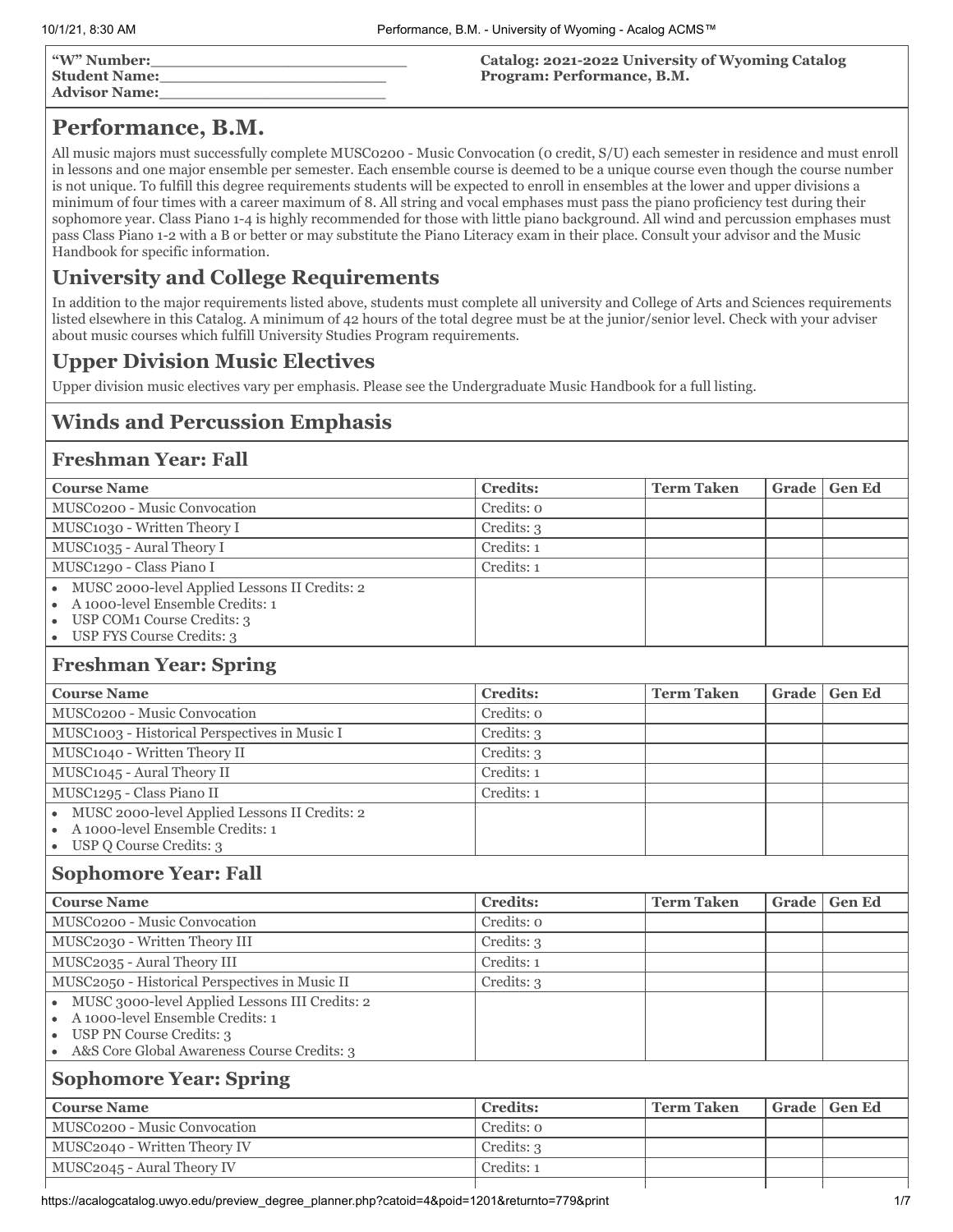|                                                                                           | Credits: 3                    |                   |       |               |
|-------------------------------------------------------------------------------------------|-------------------------------|-------------------|-------|---------------|
| MUSC2055 - Historical Perspectives II<br>MUSC3255 - Sophomore Qualifying Performance Jury | Credits: 0                    |                   |       |               |
| MUSC 3000-level Applied Lessons III Credits: 2                                            |                               |                   |       |               |
| A 1000-level Ensemble Credits: 1                                                          |                               |                   |       |               |
| USP PN Course Credits: 3                                                                  |                               |                   |       |               |
| A&S Core Global Awareness Course Credits: 3<br>$\bullet$                                  |                               |                   |       |               |
| <b>Junior Year: Fall</b>                                                                  |                               |                   |       |               |
| <b>Course Name</b>                                                                        | <b>Credits:</b>               | <b>Term Taken</b> | Grade | <b>Gen Ed</b> |
| MUSC0200 - Music Convocation                                                              | Credits: 0                    |                   |       |               |
| MUSC4070 - Conducting                                                                     | Credits: 3                    |                   |       |               |
| MUSC 4000-level Applied Lessons IV Credits: 2                                             |                               |                   |       |               |
| A 3000-level Ensemble Credits: 1                                                          |                               |                   |       |               |
| Upper division MUSC electives Credits: 6<br>USP COM2 Course Credits: 3<br>$\bullet$       |                               |                   |       |               |
|                                                                                           |                               |                   |       |               |
| <b>Junior Year: Spring</b>                                                                |                               |                   |       |               |
| <b>Course Name</b>                                                                        | <b>Credits:</b>               | <b>Term Taken</b> | Grade | <b>Gen Ed</b> |
| MUSC0200 - Music Convocation                                                              | Credits: 0                    |                   |       |               |
| MUSC3500 - Junior Recital                                                                 | Credits: 0                    |                   |       |               |
| MUSC4615 - Instrumental Pedagogy                                                          | Credits: $0.5 - 2$            |                   |       |               |
| MUSC 4000-level Applied Lessons IV Credits: 2                                             |                               |                   |       |               |
| A 3000-level Ensemble Credits: 1<br>Upper division MUSC electives Credits: 6              |                               |                   |       |               |
| USP V Course Credits: 3<br>$\bullet$                                                      |                               |                   |       |               |
| <b>Senior Year: Fall</b>                                                                  |                               |                   |       |               |
| <b>Course Name</b>                                                                        | <b>Credits:</b>               | <b>Term Taken</b> | Grade | <b>Gen Ed</b> |
| MUSC0200 - Music Convocation                                                              | Credits: 0                    |                   |       |               |
| MUSC4040 - Composition                                                                    | Credits: 2                    |                   |       |               |
| MUSC 5000-level Applied Lessons V Credits: 2                                              |                               |                   |       |               |
| A 3000-level Ensemble Credits: 1                                                          |                               |                   |       |               |
| Upper division MUSC elective Credits: 3                                                   |                               |                   |       |               |
| USP COM3 Course Credits: 3<br>USP H Course Credits: 3                                     |                               |                   |       |               |
| Elective Credits: 3                                                                       |                               |                   |       |               |
| <b>Senior Year: Spring</b>                                                                |                               |                   |       |               |
| <b>Course Name</b>                                                                        | <b>Credits:</b>               | <b>Term Taken</b> | Grade | <b>Gen Ed</b> |
| MUSC0200 - Music Convocation                                                              | Credits: 0                    |                   |       |               |
| MUSC4590 - Senior Recital                                                                 | Credits: 2                    |                   |       |               |
| MUSC 5000-level Applied Lessons V Credits: 2                                              |                               |                   |       |               |
| A 3000-level Ensemble Credits: 1                                                          |                               |                   |       |               |
| Upper division MUSC elective Credits: 3                                                   |                               |                   |       |               |
| USP H Course Credits: 3<br>Elective Credits: 3                                            |                               |                   |       |               |
| <b>Degree Total: 120 Hours</b>                                                            |                               |                   |       |               |
| <b>String Emphasis</b>                                                                    |                               |                   |       |               |
|                                                                                           |                               |                   |       |               |
| <b>Freshman Year: Fall</b>                                                                |                               |                   |       |               |
| <b>Course Name</b>                                                                        | <b>Credits:</b><br>Credits: o | <b>Term Taken</b> | Grade | <b>Gen Ed</b> |
| MUSC0200 - Music Convocation                                                              |                               |                   |       |               |
| MUSC1030 - Written Theory I<br>MUSC1035 - Aural Theory I                                  | Credits: 3<br>Credits: 1      |                   |       |               |
| MUSC1290 - Class Piano I                                                                  | Credits: 1                    |                   |       |               |
| MUSC 2000-level Applied Lessons II Credits: 2                                             |                               |                   |       |               |
| A 1000-level Ensemble Credits: 1                                                          |                               |                   |       |               |
| USP COM1 Course Credits: 3                                                                |                               |                   |       |               |
| USP FYS Course Credits: 3<br>USP H Course Credits: 3                                      |                               |                   |       |               |
|                                                                                           |                               |                   |       |               |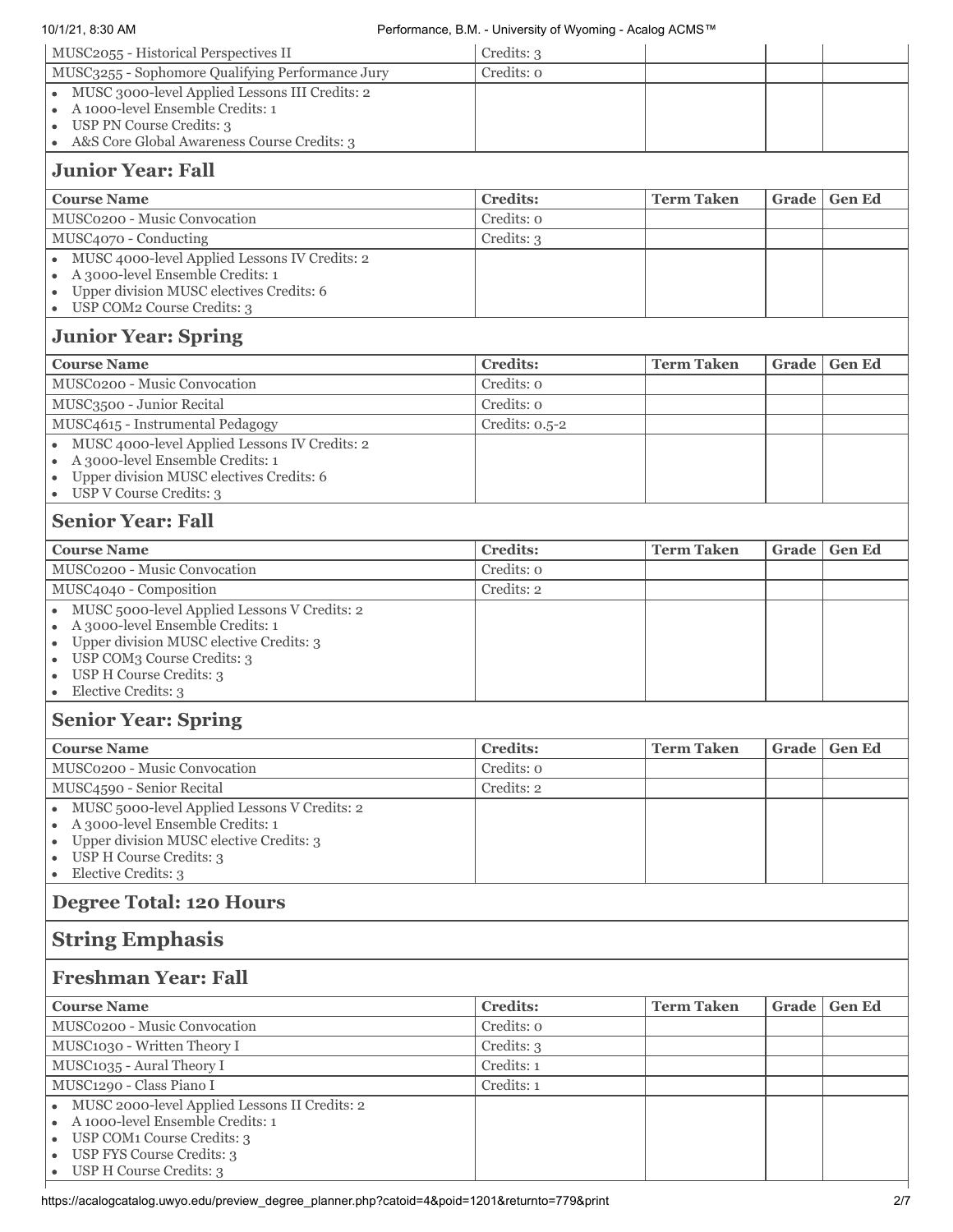# **Freshman Year: Spring**

| <b>Course Name</b>                                                                                                | <b>Credits:</b>    | <b>Term Taken</b> | Grade | <b>Gen Ed</b> |
|-------------------------------------------------------------------------------------------------------------------|--------------------|-------------------|-------|---------------|
| MUSC0200 - Music Convocation                                                                                      | Credits: o         |                   |       |               |
| MUSC1003 - Historical Perspectives in Music I                                                                     | Credits: 3         |                   |       |               |
| MUSC1040 - Written Theory II                                                                                      | Credits: 3         |                   |       |               |
| MUSC1045 - Aural Theory II                                                                                        | Credits: 1         |                   |       |               |
| MUSC1295 - Class Piano II                                                                                         | Credits: 1         |                   |       |               |
| MUSC 2000-level Applied Lessons II Credits: 2                                                                     |                    |                   |       |               |
| A 1000-level Ensemble Credits: 1                                                                                  |                    |                   |       |               |
| USP Q Course Credits: 3<br>$\bullet$                                                                              |                    |                   |       |               |
| • USP H Course Credits: 3                                                                                         |                    |                   |       |               |
| <b>Sophomore Year: Fall</b>                                                                                       |                    |                   |       |               |
| <b>Course Name</b>                                                                                                | <b>Credits:</b>    | <b>Term Taken</b> | Grade | <b>Gen Ed</b> |
| MUSC0200 - Music Convocation                                                                                      | Credits: o         |                   |       |               |
| MUSC2030 - Written Theory III                                                                                     | Credits: 3         |                   |       |               |
| MUSC2035 - Aural Theory III                                                                                       | Credits: 1         |                   |       |               |
| MUSC2290 - Class Piano III                                                                                        | Credits: 1         |                   |       |               |
| MUSC2050 - Historical Perspectives in Music II                                                                    | Credits: 3         |                   |       |               |
| MUSC 3000-level Applied Lessons III Credits: 2                                                                    |                    |                   |       |               |
| A 1000-level Ensemble Credits: 1<br>USP PN Course Credits: 3<br>$\bullet$                                         |                    |                   |       |               |
| USP V Course Credits: 3<br>$\bullet$                                                                              |                    |                   |       |               |
| <b>Sophomore Year: Spring</b>                                                                                     |                    |                   |       |               |
| <b>Course Name</b>                                                                                                | <b>Credits:</b>    | <b>Term Taken</b> | Grade | <b>Gen Ed</b> |
| MUSC0200 - Music Convocation                                                                                      | Credits: o         |                   |       |               |
| MUSC2040 - Written Theory IV                                                                                      | Credits: 3         |                   |       |               |
| MUSC2045 - Aural Theory IV                                                                                        | Credits: 1         |                   |       |               |
| MUSC2050 - Historical Perspectives in Music II                                                                    | Credits: 3         |                   |       |               |
| MUSC2295 - Class Piano IV                                                                                         | Credits: 1         |                   |       |               |
| MUSC2395 - Piano Proficiency                                                                                      | Credits: o         |                   |       |               |
| MUSC3255 - Sophomore Qualifying Performance Jury                                                                  | Credits: o         |                   |       |               |
| • MUSC 3000-level Applied Lessons III Credits: 2                                                                  |                    |                   |       |               |
| A 1000-level Ensemble Credits: 1<br>$\bullet$                                                                     |                    |                   |       |               |
| <b>USP PN Course Credits: 3</b><br>USP COM2 Course Credits: 3                                                     |                    |                   |       |               |
| <b>Junior Year: Fall</b>                                                                                          |                    |                   |       |               |
| <b>Course Name</b>                                                                                                | <b>Credits:</b>    | <b>Term Taken</b> | Grade | <b>Gen Ed</b> |
| MUSC0200 - Music Convocation                                                                                      | Credits: o         |                   |       |               |
| MUSC4070 - Conducting                                                                                             | Credits: 3         |                   |       |               |
| MUSC4651 - String Solo Literature                                                                                 | Credits: 3         |                   |       |               |
| • MUSC 4000-level Applied Lessons IV Credits: 2                                                                   |                    |                   |       |               |
| A 3000-level Ensemble Credits: 1<br>$\bullet$                                                                     |                    |                   |       |               |
| Upper division MUSC electives Credits: 6<br>$\bullet$                                                             |                    |                   |       |               |
| <b>Junior Year: Spring</b>                                                                                        |                    |                   |       |               |
| <b>Course Name</b>                                                                                                | <b>Credits:</b>    | <b>Term Taken</b> | Grade | <b>Gen Ed</b> |
| MUSC0200 - Music Convocation                                                                                      | Credits: o         |                   |       |               |
| MUSC3500 - Junior Recital                                                                                         | Credits: o         |                   |       |               |
| MUSC4615 - Instrumental Pedagogy                                                                                  | Credits: $0.5 - 2$ |                   |       |               |
| • MUSC 4000-level Applied Lessons IV Credits: 2                                                                   |                    |                   |       |               |
| A 3000-level Ensemble Credits: 1<br>$\bullet$                                                                     |                    |                   |       |               |
| Upper division MUSC electives Credits: 3<br>$\bullet$<br>A&S Core Global Awareness Course Credits: 3<br>$\bullet$ |                    |                   |       |               |
| Elective Credits: 3<br>$\bullet$                                                                                  |                    |                   |       |               |
| <b>Senior Year: Fall</b>                                                                                          |                    |                   |       |               |
| <b>Course Name</b>                                                                                                | <b>Credits:</b>    | <b>Term Taken</b> | Grade | <b>Gen Ed</b> |
|                                                                                                                   |                    |                   |       |               |

https://acalogcatalog.uwyo.edu/preview\_degree\_planner.php?catoid=4&poid=1201&returnto=779&print 3/7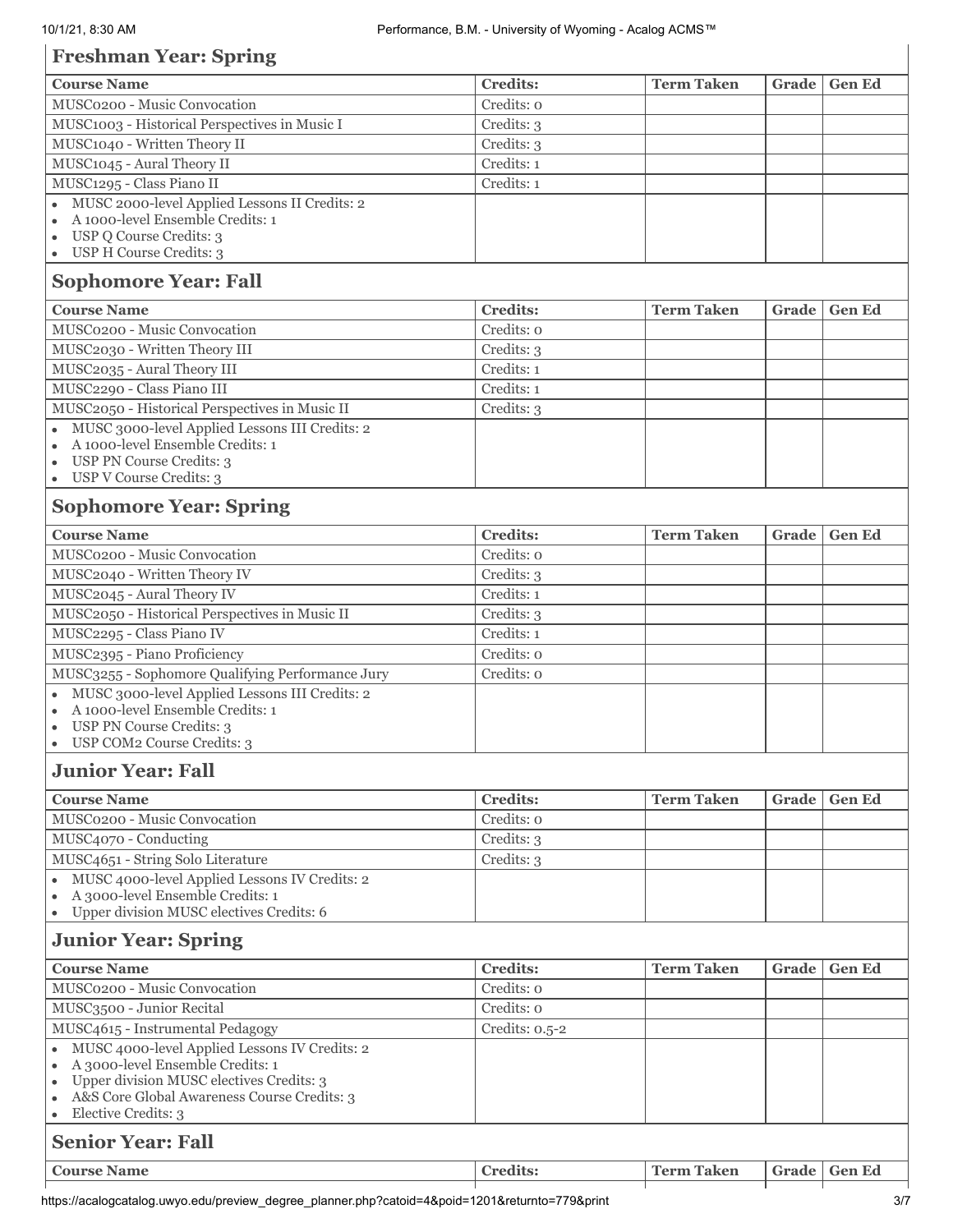| MUSC0200 - Music Convocation                                                                                          | Credits: o               |                   |       |               |
|-----------------------------------------------------------------------------------------------------------------------|--------------------------|-------------------|-------|---------------|
| MUSC4040 - Composition                                                                                                | Credits: 2               |                   |       |               |
| • MUSC 5000-level Applied Lessons V Credits: 2                                                                        |                          |                   |       |               |
| A 3000-level Ensemble Credits: 1<br>$\bullet$                                                                         |                          |                   |       |               |
| Upper division MUSC electives Credits: 6<br>$\bullet$                                                                 |                          |                   |       |               |
| USP COM3 Course Credits: 3<br>٠                                                                                       |                          |                   |       |               |
| <b>Senior Year: Spring</b>                                                                                            |                          |                   |       |               |
| <b>Course Name</b>                                                                                                    | <b>Credits:</b>          | <b>Term Taken</b> | Grade | <b>Gen Ed</b> |
| MUSC0200 - Music Convocation                                                                                          | Credits: o               |                   |       |               |
| MUSC4590 - Senior Recital                                                                                             | Credits: 2               |                   |       |               |
| MUSC 5000-level Applied Lessons V Credits: 2<br>$\bullet$                                                             |                          |                   |       |               |
| A 3000-level Ensemble Credits: 1<br>$\bullet$                                                                         |                          |                   |       |               |
| Upper division MUSC elective Credits: 3<br>$\bullet$<br>A&S Core Diversity in the U.S. Course Credits: 3<br>$\bullet$ |                          |                   |       |               |
| Elective Credits: 3<br>$\bullet$                                                                                      |                          |                   |       |               |
| <b>Degree Total: 120 Hours</b>                                                                                        |                          |                   |       |               |
| <b>Vocal Emphasis</b>                                                                                                 |                          |                   |       |               |
| <b>Freshman Year: Fall</b>                                                                                            |                          |                   |       |               |
|                                                                                                                       |                          |                   |       |               |
| <b>Course Name</b>                                                                                                    | <b>Credits:</b>          | <b>Term Taken</b> | Grade | <b>Gen Ed</b> |
| MUSC0200 - Music Convocation                                                                                          | Credits: 0               |                   |       |               |
| MUSC1030 - Written Theory I                                                                                           | Credits: 3<br>Credits: 1 |                   |       |               |
| MUSC1035 - Aural Theory I<br>MUSC1290 - Class Piano I                                                                 | Credits: 1               |                   |       |               |
| MUSC2320 - Diction for Singers I                                                                                      | Credits: 2               |                   |       |               |
| MUSC2270 - Voice II -06                                                                                               | Credits: 1-2             |                   |       |               |
| A 1000-level Ensemble Credits: 1                                                                                      |                          |                   |       |               |
| USP COM1 Course Credits: 3<br>$\bullet$                                                                               |                          |                   |       |               |
| USP FYS Course Credits: 3<br>$\bullet$                                                                                |                          |                   |       |               |
| <b>Freshman Year: Spring</b>                                                                                          |                          |                   |       |               |
| <b>Course Name</b>                                                                                                    | <b>Credits:</b>          | <b>Term Taken</b> | Grade | <b>Gen Ed</b> |
| MUSC0200 - Music Convocation                                                                                          | Credits: o               |                   |       |               |
| MUSC1003 - Historical Perspectives in Music I                                                                         | Credits: 3               |                   |       |               |
| MUSC1040 - Written Theory II                                                                                          | Credits: 3               |                   |       |               |
| MUSC1045 - Aural Theory II                                                                                            | Credits: 1               |                   |       |               |
| MUSC1295 - Class Piano II                                                                                             | Credits: 1               |                   |       |               |
| MUSC2325 - Diction for Singers II                                                                                     | Credits: 2               |                   |       |               |
| MUSC 2000-level Applied Lessons II Credits: 2                                                                         |                          |                   |       |               |
| A 1000-level Ensemble Credits: 1                                                                                      |                          |                   |       |               |
| USP Q Course Credits: 3<br>$\bullet$                                                                                  |                          |                   |       |               |
| <b>Sophomore Year: Fall</b>                                                                                           |                          |                   |       |               |
| <b>Course Name</b>                                                                                                    | <b>Credits:</b>          | <b>Term Taken</b> | Grade | <b>Gen Ed</b> |
| MUSC0200 - Music Convocation                                                                                          | Credits: o               |                   |       |               |
| MUSC2030 - Written Theory III                                                                                         | Credits: 3               |                   |       |               |
| MUSC2035 - Aural Theory III                                                                                           | Credits: 1               |                   |       |               |
| MUSC2050 - Historical Perspectives in Music II                                                                        | Credits: 3               |                   |       |               |
| MUSC2290 - Class Piano III                                                                                            | Credits: 1               |                   |       |               |
| MUSC 3000-level Applied Lessons III Credits: 2<br>A 1000-level Ensemble Credits: 1                                    |                          |                   |       |               |
| USP H Course/Foreign Language Credits: 4                                                                              |                          |                   |       |               |
| <b>Sophomore Year: Spring</b>                                                                                         |                          |                   |       |               |
| <b>Course Name</b>                                                                                                    | <b>Credits:</b>          | <b>Term Taken</b> | Grade | <b>Gen Ed</b> |
| MUSC0200 - Music Convocation                                                                                          | Credits: o               |                   |       |               |
| MUSC2040 - Written Theory IV                                                                                          | Credits: 3               |                   |       |               |
|                                                                                                                       |                          |                   |       |               |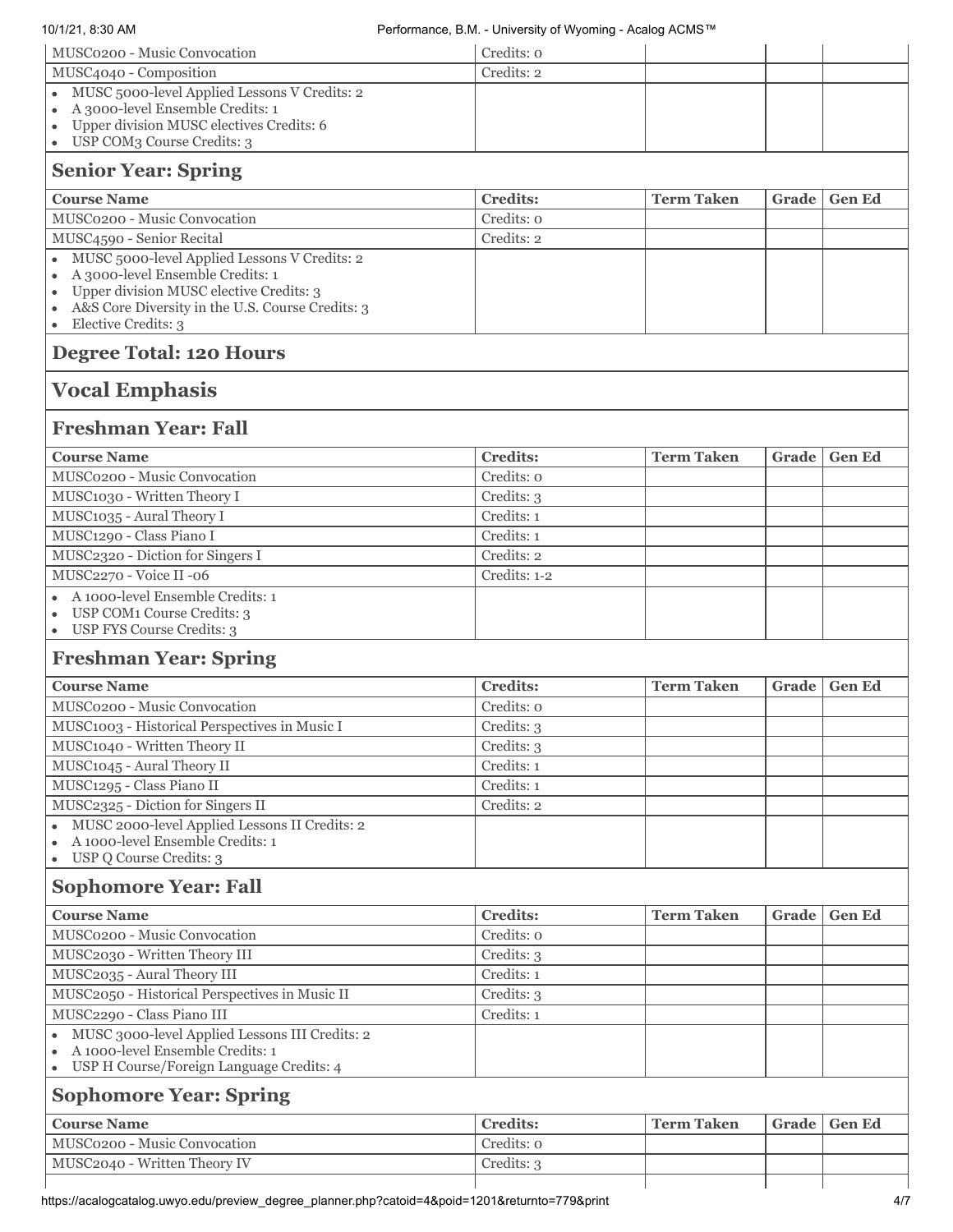| MUSC2045 - Aural Theory IV                                                                | Credits: 1                    |                   |       |               |
|-------------------------------------------------------------------------------------------|-------------------------------|-------------------|-------|---------------|
| MUSC2055 - Historical Perspectives II                                                     | Credits: 3                    |                   |       |               |
| MUSC2395 - Piano Proficiency                                                              | Credits: 0                    |                   |       |               |
| MUSC3255 - Sophomore Qualifying Performance Jury                                          | Credits: 0                    |                   |       |               |
| MUSC 3295 Credits: 1                                                                      |                               |                   |       |               |
| MUSC 3000-level Applied Lessons III Credits: 2                                            |                               |                   |       |               |
| A 1000-level Ensemble Credits: 1                                                          |                               |                   |       |               |
| USP H Course/Foreign Language Credits: 4                                                  |                               |                   |       |               |
| <b>Junior Year: Fall</b>                                                                  |                               |                   |       |               |
| <b>Course Name</b>                                                                        | <b>Credits:</b>               | <b>Term Taken</b> | Grade | <b>Gen Ed</b> |
| MUSC0200 - Music Convocation                                                              | Credits: 0                    |                   |       |               |
| MUSC4070 - Conducting                                                                     | Credits: 3                    |                   |       |               |
| MUSC 4000-level Applied Lessons IV Credits: 2                                             |                               |                   |       |               |
| A 3000-level Ensemble Credits: 1<br>$\bullet$<br>Upper division MUSC electives Credits: 5 |                               |                   |       |               |
| USP COM2 Course Credits: 3                                                                |                               |                   |       |               |
| <b>Junior Year: Spring</b>                                                                |                               |                   |       |               |
| <b>Course Name</b>                                                                        | <b>Credits:</b>               | <b>Term Taken</b> | Grade | <b>Gen Ed</b> |
| MUSC0200 - Music Convocation                                                              | Credits: 0                    |                   |       |               |
| MUSC3500 - Junior Recital                                                                 | Credits: 0                    |                   |       |               |
| MUSC 4610 Credits: 2<br>$\bullet$                                                         |                               |                   |       |               |
| MUSC 4000-level Applied Lessons IV Credits: 2                                             |                               |                   |       |               |
| A 3000-level Ensemble Credits: 1                                                          |                               |                   |       |               |
| Upper division MUSC electives Credits: 5<br>UPS V Course Credits: 3                       |                               |                   |       |               |
| <b>Senior Year: Fall</b>                                                                  |                               |                   |       |               |
|                                                                                           |                               |                   |       |               |
| <b>Course Name</b><br>MUSC0200 - Music Convocation                                        | <b>Credits:</b><br>Credits: 0 | <b>Term Taken</b> | Grade | <b>Gen Ed</b> |
| MUSC 5000-level Applied Lessons V Credits: 2                                              |                               |                   |       |               |
| A 3000-level Ensemble Credits: 1<br>٠                                                     |                               |                   |       |               |
| Upper division MUSC elective Credits: 3<br>٠                                              |                               |                   |       |               |
| USP COM3 Course Credits: 3<br>٠                                                           |                               |                   |       |               |
| USP PN Course Credits: 3                                                                  |                               |                   |       |               |
| A&S Core Diversity in the U.S. Course Credits: 3<br>$\bullet$                             |                               |                   |       |               |
| <b>Senior Year: Spring</b>                                                                |                               |                   |       |               |
| <b>Course Name</b>                                                                        | <b>Credits:</b>               | <b>Term Taken</b> | Grade | <b>Gen Ed</b> |
| MUSC0200 - Music Convocation                                                              | Credits: 0                    |                   |       |               |
| MUSC4590 - Senior Recital                                                                 | Credits: 2                    |                   |       |               |
| MUSC 5000-level Applied Lessons V Credits: 2                                              |                               |                   |       |               |
| A 3000-level Ensemble Credits: 1<br>Upper division MUSC elective Credits: 3<br>$\bullet$  |                               |                   |       |               |
| USP PN Course Credits: 3                                                                  |                               |                   |       |               |
| A&S Core Global Awareness Course Credits: 3<br>٠                                          |                               |                   |       |               |
| <b>Degree Total: 120 Hours</b>                                                            |                               |                   |       |               |
| <b>Keyboard Emphasis</b>                                                                  |                               |                   |       |               |
| <b>Freshman Year: Fall</b>                                                                |                               |                   |       |               |
|                                                                                           |                               |                   |       |               |
| <b>Course Name</b><br>MUSC0200 - Music Convocation                                        | <b>Credits:</b><br>Credits: 0 | <b>Term Taken</b> | Grade | <b>Gen Ed</b> |
| MUSC1030 - Written Theory I                                                               | Credits: 3                    |                   |       |               |
| MUSC1035 - Aural Theory I                                                                 | Credits: 1                    |                   |       |               |
| MUSC 2000-level Applied Lessons II Credits: 2                                             |                               |                   |       |               |
| MUSC1280 - Collaborative Piano I                                                          | Credits: 1-2                  |                   |       |               |
| USP COM <sub>1</sub> Course Credits: 3                                                    |                               |                   |       |               |
| USP FYS Course Credits: 3                                                                 |                               |                   |       |               |
| USP H Course Credits: 3<br>$\bullet$                                                      |                               |                   |       |               |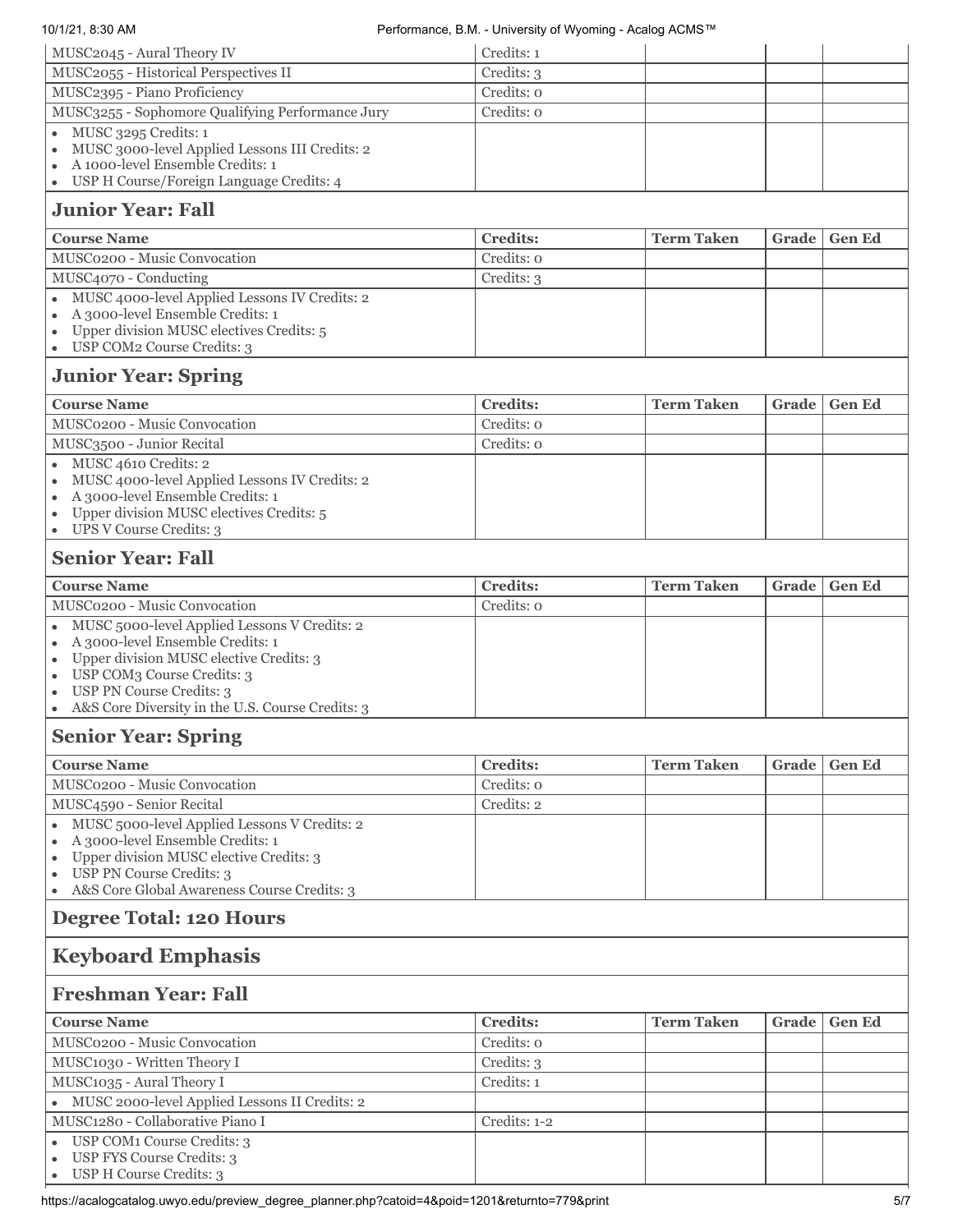# **Freshman Year: Spring**

| 11 Comman Tear : Spring                                  |                 |                   |       |               |
|----------------------------------------------------------|-----------------|-------------------|-------|---------------|
| <b>Course Name</b>                                       | <b>Credits:</b> | <b>Term Taken</b> | Grade | <b>Gen Ed</b> |
| MUSC0200 - Music Convocation                             | Credits: o      |                   |       |               |
| MUSC1003 - Historical Perspectives in Music I            | Credits: 3      |                   |       |               |
| MUSC1040 - Written Theory II                             | Credits: 3      |                   |       |               |
| MUSC1045 - Aural Theory II                               | Credits: 1      |                   |       |               |
| · MUSC 2000-level Applied Lessons II Credits: 2          |                 |                   |       |               |
| MUSC1280 - Collaborative Piano I                         | Credits: 1-2    |                   |       |               |
| USP Q Course Credits: 3                                  |                 |                   |       |               |
| USP H Course Credits: 3<br>$\bullet$                     |                 |                   |       |               |
| <b>Sophomore Year: Fall</b>                              |                 |                   |       |               |
| <b>Course Name</b>                                       | <b>Credits:</b> | <b>Term Taken</b> | Grade | <b>Gen Ed</b> |
| MUSC0200 - Music Convocation                             | Credits: o      |                   |       |               |
| MUSC2030 - Written Theory III                            | Credits: 3      |                   |       |               |
| MUSC2035 - Aural Theory III                              | Credits: 1      |                   |       |               |
| MUSC2050 - Historical Perspectives in Music II           | Credits: 3      |                   |       |               |
| • MUSC 3000-level Applied Lessons III Credits: 2         |                 |                   |       |               |
| MUSC1280 - Collaborative Piano I                         | Credits: 1-2    |                   |       |               |
| USP PN Course Credits: 3                                 |                 |                   |       |               |
| USP V Course Credits: 3                                  |                 |                   |       |               |
| <b>Sophomore Year: Spring</b>                            |                 |                   |       |               |
| <b>Course Name</b>                                       | <b>Credits:</b> | <b>Term Taken</b> | Grade | <b>Gen Ed</b> |
| MUSC0200 - Music Convocation                             | Credits: 0      |                   |       |               |
| MUSC2040 - Written Theory IV                             | Credits: 3      |                   |       |               |
| MUSC2045 - Aural Theory IV                               | Credits: 1      |                   |       |               |
| MUSC2055 - Historical Perspectives II                    | Credits: 3      |                   |       |               |
| MUSC2395 - Piano Proficiency                             | Credits: o      |                   |       |               |
| MUSC3255 - Sophomore Qualifying Performance Jury         | Credits: o      |                   |       |               |
| • MUSC 3000-level Applied Lessons III Credits: 2         |                 |                   |       |               |
| MUSC1280 - Collaborative Piano I                         | Credits: 1-2    |                   |       |               |
| <b>USP PN Course Credits: 3</b>                          |                 |                   |       |               |
| USP COM2 Course Credits: 3                               |                 |                   |       |               |
| <b>Junior Year: Fall</b>                                 |                 |                   |       |               |
|                                                          |                 |                   |       |               |
| <b>Course Name</b>                                       | <b>Credits:</b> | <b>Term Taken</b> | Grade | Gen Ed        |
| MUSC0200 - Music Convocation                             | Credits: o      |                   |       |               |
| MUSC4070 - Conducting                                    | Credits: 3      |                   |       |               |
| · MUSC 4600 Credits: 2                                   |                 |                   |       |               |
| • MUSC 4000-level Applied Lessons IV Credits: 2          |                 |                   |       |               |
| MUSC3280 - Collaborative Piano II                        | Credits: 1-2    |                   |       |               |
| • Upper division MUSC electives Credits: 6               |                 |                   |       |               |
| <b>Junior Year: Spring</b>                               |                 |                   |       |               |
| <b>Course Name</b>                                       | <b>Credits:</b> | <b>Term Taken</b> | Grade | <b>Gen Ed</b> |
| MUSC0200 - Music Convocation                             | Credits: o      |                   |       |               |
| MUSC3500 - Junior Recital                                | Credits: o      |                   |       |               |
| • MUSC 4000-level Applied Lessons IV Credits: 2          |                 |                   |       |               |
| MUSC3280 - Collaborative Piano II                        | Credits: 1-2    |                   |       |               |
| Upper division MUSC electives Credits: 5<br>$\bullet$    |                 |                   |       |               |
| A&S Core Global Awareness Course Credits: 3<br>$\bullet$ |                 |                   |       |               |
| Elective Credits: 3<br>$\bullet$                         |                 |                   |       |               |
| <b>Senior Year: Fall</b>                                 |                 |                   |       |               |
| <b>Course Name</b>                                       | <b>Credits:</b> | <b>Term Taken</b> | Grade | <b>Gen Ed</b> |
| MUSC0200 - Music Convocation                             | Credits: o      |                   |       |               |
| MUSC4040 - Composition                                   | Credits: 2      |                   |       |               |
|                                                          |                 |                   |       |               |

 $\overline{1}$